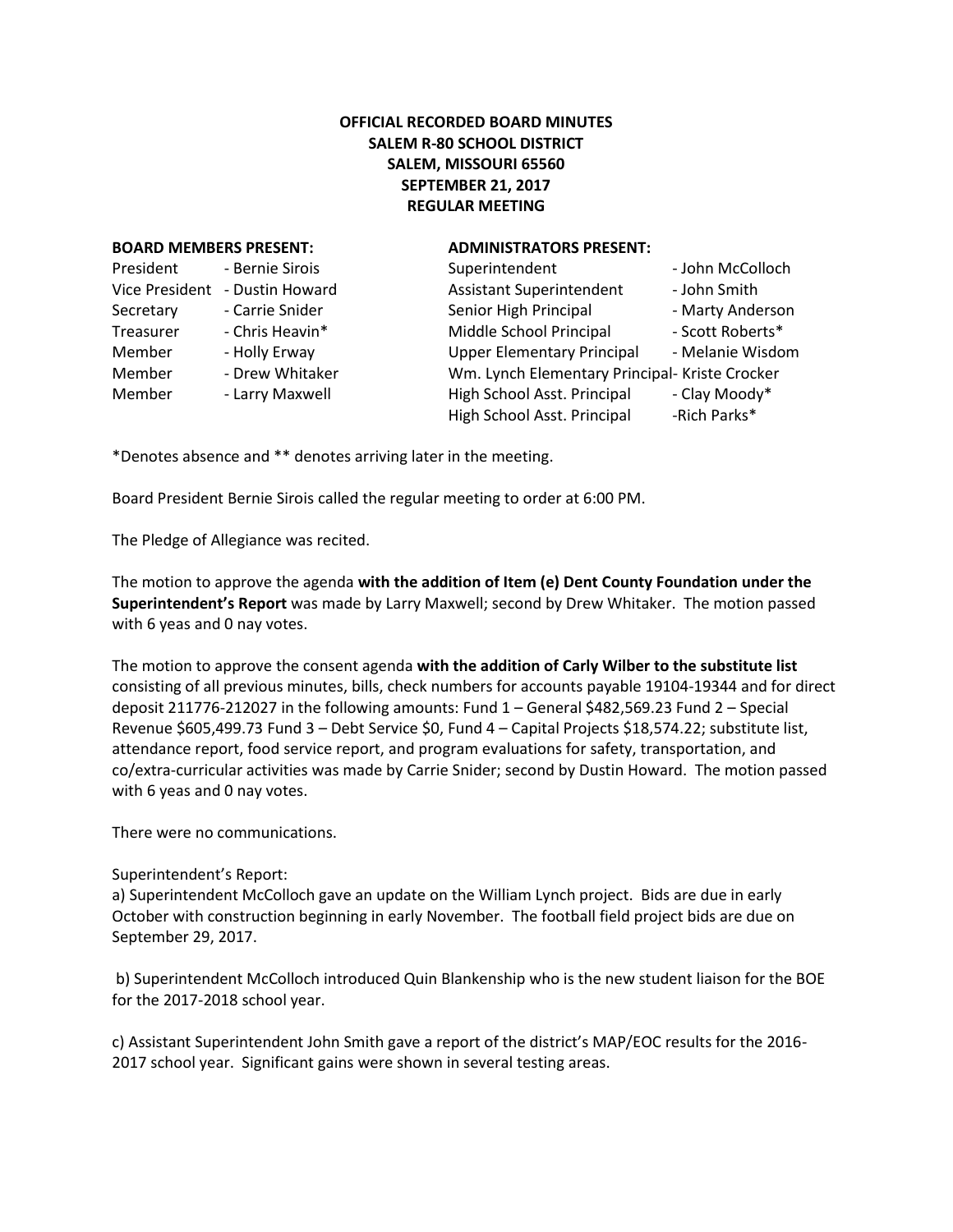d) Three members of the FFA made a presentation concerning their Washington Leadership Conference which took place last July.

e) Mary Beth Cook from the Dent County Community Foundation gave a presentation concerning the Foundation.

Principals' Reports:

## **William Lynch Elementary**

- PBS Theme: Safe, respectful learners are going places.
- Students of the Month are Westin Stites, Garland Clinton, Jase Prugh, Grady Schafer, Mackenzie Kissir, Shyann Holtz, Hope Clinton, Peyton Jones, Molli Donovan, Audrey Paine-Manjarrez, Ashton Ard, Kaitlyn Pontious, Kenten Parker, Quin Dahms.
- Friends of Wm. Lynch will be having a work day on October  $7<sup>th</sup>$ . We appreciate their hard work and support.
- Our first Globetrotter lunch will on September 22nd. Sally Haines will be our Honorary Globetrotter.
- We celebrated Grandparents' Day with a Grand Event on September  $8<sup>th</sup>$ . Our students invited special adults in their lives to come and experience WLE together.
- WLE observed Patriots' Day on September  $11<sup>th</sup>$  by inviting local heroes to visit for an assembly commemorating the victims and heroes of 9/11.
- Picture Day was a success.
- We have completed our Reading for Education fundraiser.
- Our first PBS celebration was a dance party on the playground.
- We are thankful to Country Mart for allowing us to hold a fundraiser at their store. Those funds will be used to support our PBS rewards.
- On September 28, WLE will have a fundraiser at Pizza Hut. For every order accompanied by our school's flyer, we will receive a percentage of the sale.
- September 28<sup>th</sup>, kindergarten and first grade classes will attend Safety Day hosted by Healthy Dent County.
- Current enrollment: 244: PK-70, K-86, 1-88. 89.06% of our students are above 90% attendance.

# **Upper Elementary**

 September Students of the Month: 2nd grade-*Morgan Chrisman,* Taylor Owens, Luke Christesen, Brinkley Tripp, Paisley Guiles, Brennon Doyle, Paisleigh Decker, and Waylon Powell; 3rd grade-Haley Yerk, Zach Steelman, *Seth Moore*, Rylee Robbins, Tatum Burgdorf, Evelyn Wood, Emma Purcell, Addison Stewart, and Wayne Skidmore; 4th grade-Gabby Prewett, Brayden Luebbert, Ave Wofford, Christopher Farris, Abby Sites, *Ty Rouse*, Heather Easter, and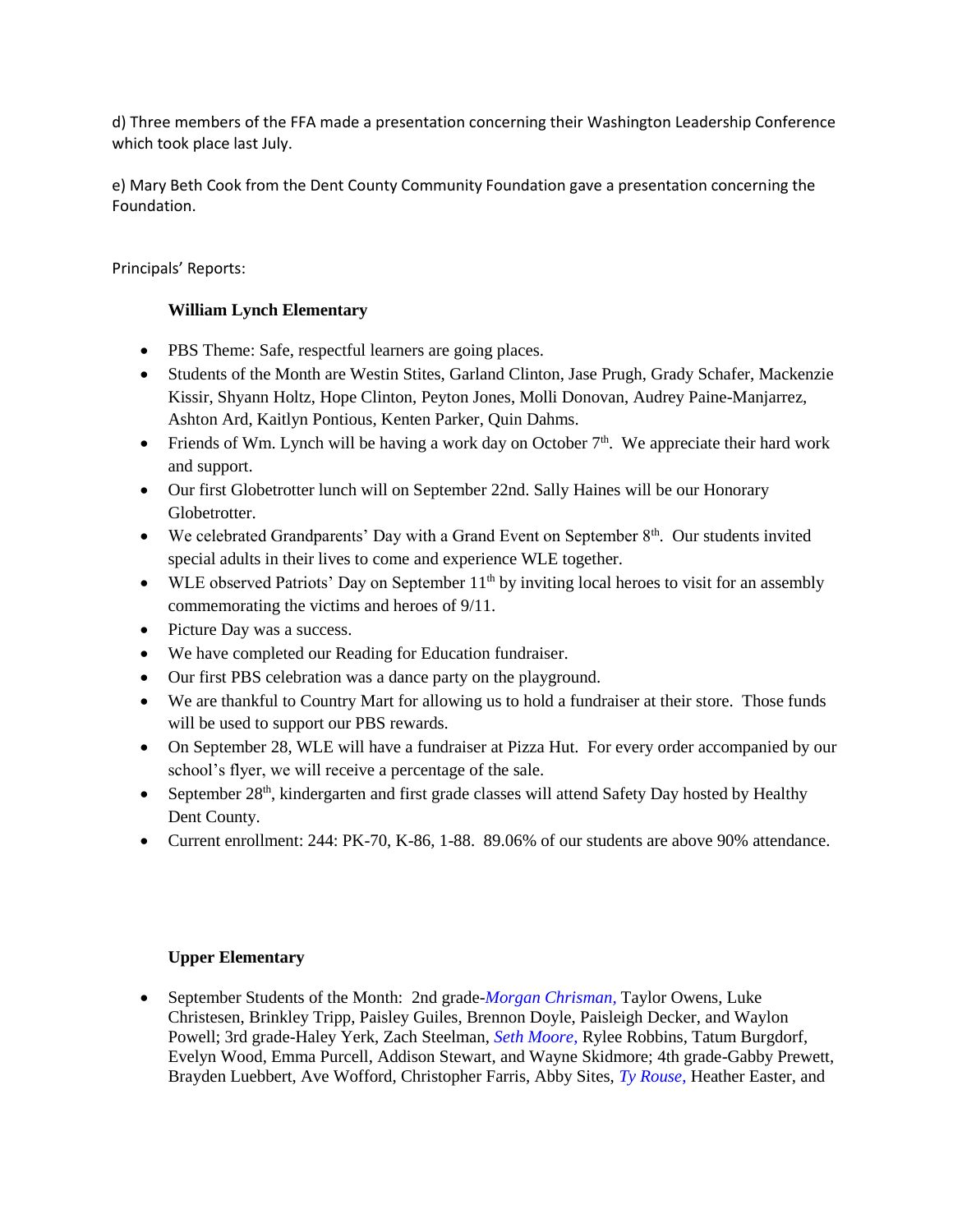Lindzy Crocker; 5th grade-*Jared Wethy*, Peyton Holtz, Vaida Dale, Zach Wood, Landon Hill, Nautia Nickles, Aspen Toman, Cayden Moody, and Preston McFarland.

- We have had 93% of our kids here 90% of the time for the month of August.
- Our first PBS celebration will be September 29th with an extra recess. We have several classes that have earned s'mores for the campfire celebration of good behavior.
- Our 3rd graders attended Beef Days on the 14th. They had a great day!
- Our school has been fortunate enough to team up with the Adopt a Houston, TX Classroom program. We have been paired with a 2nd, 3rd, 4th and 5th grade classroom in and around the Houston, TX area that we are raising money to help them get their classrooms set up again after the devastating floods.
- Our SUE PIE and students sold 950 mums. They will be delivered on the 25th and 26th. We thank Dru Howard for her organization, Country Mart and Cahill Nursery for their kindness, and our families for selling.
- William Lynch and UE had a successful night at Country Mart on the 12th. We had a great fundraiser with the kindness of Country Mart donating 10% of the day's purchases to our schools (\$831) and we had some great 5th grade volunteers who earned \$130 in tips for bagging and carrying out groceries.
- Our students are really enjoying the volleyball and football players that are visiting 3rd grade this fall. Students are coming in and doing activities with our 3rd graders and being great role models.

## **Middle School**

- Enrollment at SMS currently stands at 216 students. Attendance from August 16---September 20, 2017 is at 96.19% (from Pulse ADA figures)
- Middle School Football is playing in Mtn. View tonight. "B" team is 0-3 and the "A" team is 1-2 winning last week over Mtn. Grove. Cross Country is running at Rolla tonight. Congratulations to 8<sup>th</sup> Grader Denise Stoner who has won the middle school girls division in the previous two meets (Willow Springs and Steelville). She ran the 1.5 mile courses in 9:48 and 9:47 respectively. Girls basketball will begin their season on Tuesday, 9-26-17 by travelling to Bourbon for a 5:30pm contest. Their first home game will be Thursday, 9-28-17, 6:00pm at the Upper Elementary vs. Vibernum.
- PLC team created and staff approved a SMART goal for  $1<sup>st</sup>$  quarter related to our PBS Minor Tickets. Last year  $1<sup>st</sup>$  quarter 172 minor tickets were issued by staff. Our goal this year  $1<sup>st</sup>$ quarter was to reduce the number of tickets to a max of 115 through the use of improved classroom management techniques. At mid-quarter (9-13-17) we stood at 42 tickets issued by staff. We will celebrate our success this Friday, 9-22-17 during Advisory class 8<sup>th</sup> hour with an "Electronics Free" period.
- September Students of the Month:  $6<sup>th</sup>$  Grade—Caroline Pryor and Elijah Brakensiek.  $7<sup>th</sup>$ Grade—Brianna Mischke and Dylan McMullin. 8<sup>th</sup> Grade—Madison Graham and Dean Nelson. Mr. Cole Price-6<sup>th</sup> Grade Resource Room is the September Teacher of the month.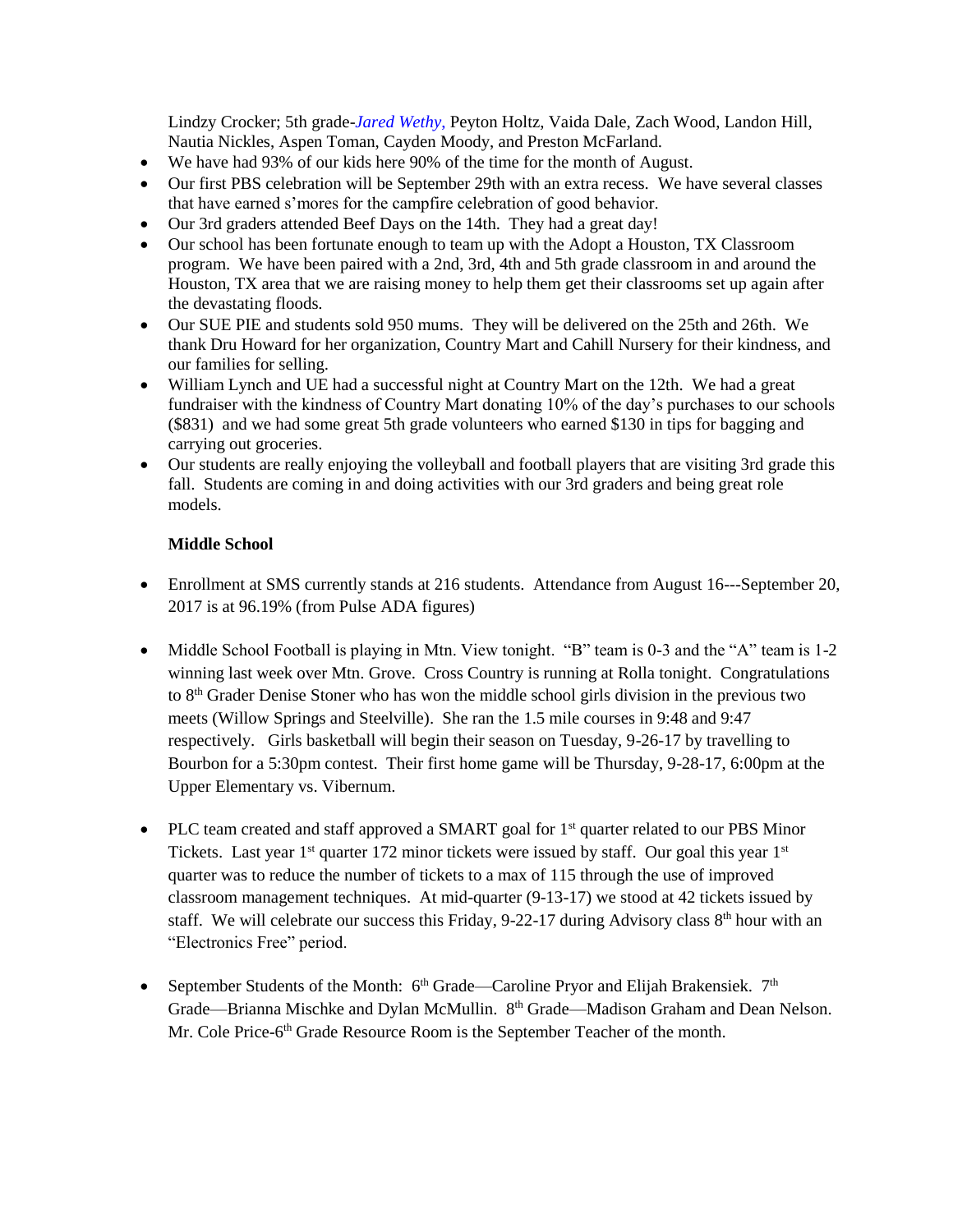- $\bullet$  Our  $7<sup>th</sup>$  grade students today completed a new MAP—ELA test that is in the piloting stage through DESE. This version is expected to be utilized with the  $6<sup>th</sup>$  grade MAP ELA this spring. Thank you students for providing a maximum effort.
- Several student clubs and organizations have begun at SMS. Beta Club, Art Club, and Quiz Bowl to name a few have all begum meeting and planning activities. We are on a journey to greatness!
- The SMILE Mobile is visiting Salem Middle School yesterday and today. We thank them tremendously for this wonderful service they provide by making many of our student's smiles just a bit brighter.
- Fall Sports pictures for football, cross country, girls basketball and cheerleaders will be on Thursday, 9-28-17.
- Picture re-take day is October 3, 2017.
- 1<sup>st</sup> Quarter ends on October 13, 2017. Our students have begun preparing for parent / teacher conferences on October 17 and 19, 2017, which again this year will be Student Led Conferences. Students will prepare portfolios and will lead the discussion with their parents and teacher.

# **High School**

- Board Liaison- Quin Blankenship
- Student of the Month
- **DJ** Garrett
- Haley Swigert
- $\bullet$  90/90- 90%
- This is Homecoming Week
- Daily Spirit Activities
- Alumni Weekend
- Enrollment- 607
- $9^{th}$  161
- $\bullet$  10<sup>th</sup> 157
- $\bullet$  11<sup>th</sup> 143
- $12^{\text{th}}$  146
- Lunch Participation
- Lunch 470 up from  $320(32%)$
- $\bullet$  Breakfast 179 up from 90 (50%)
- Proposed Graduation Date is 7:00 p.m. on  $5/18/18$ .
- ACT and Work Keys Assessments/Service Project- 4/3
- College Fair Sept. 28 1-2:30 Over 40 colleges/universities usually attend.
- Football players and volleyball players have been going to Upper Elementary to visit with the third grade classes. They will be reading books and doing activities.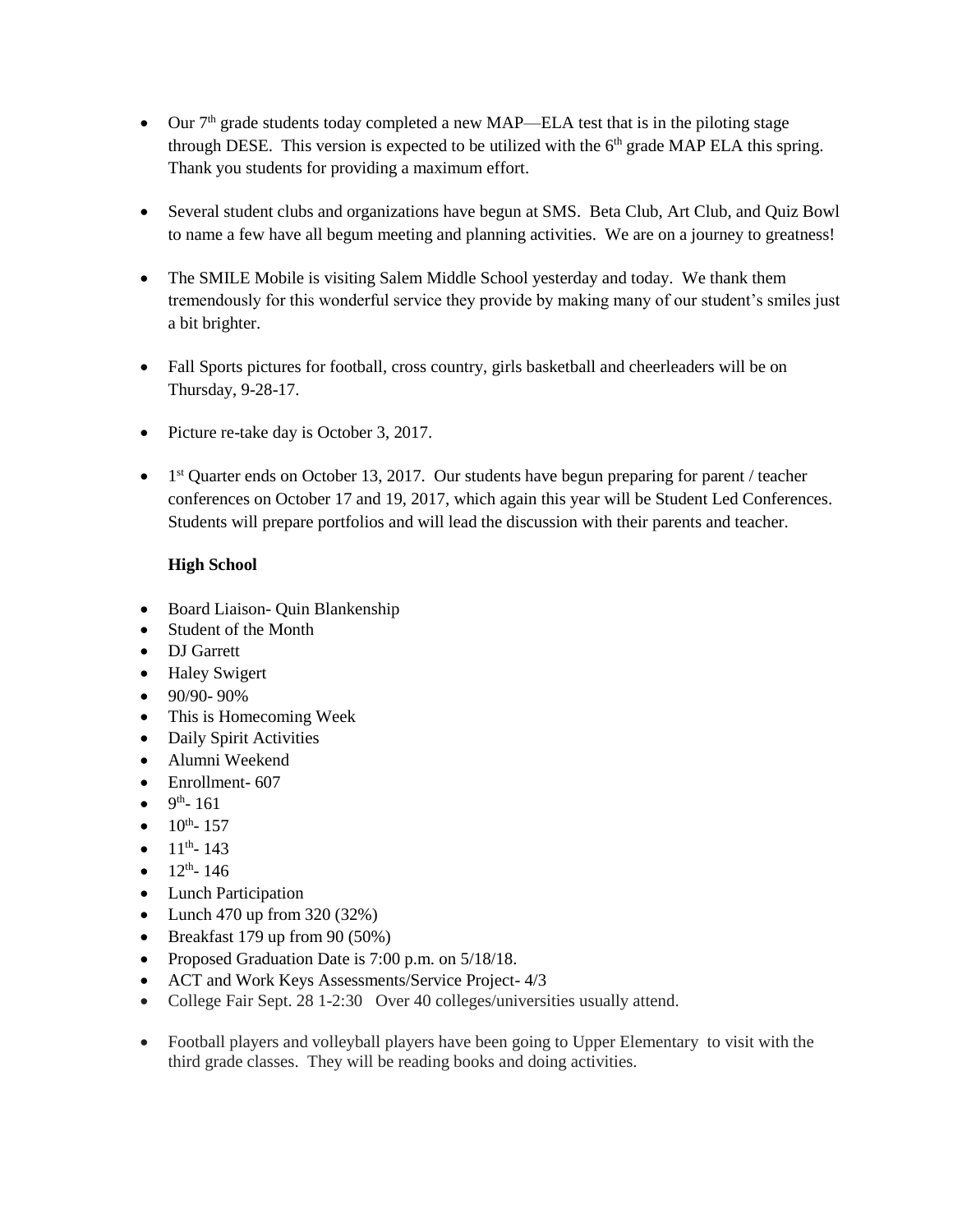- Currently 34 seniors have been placed into the A+ program this semester. They are required to tutor at least 50 hours.
- Approximately 45 juniors/seniors have sign up for dual enrollment classes through Missouri State University - West Plains totally 195 credit hours.
- Approximately 30 students are taking dual enrollment through SBU with College Algebra and Calculus for a total of 82 credit hours.